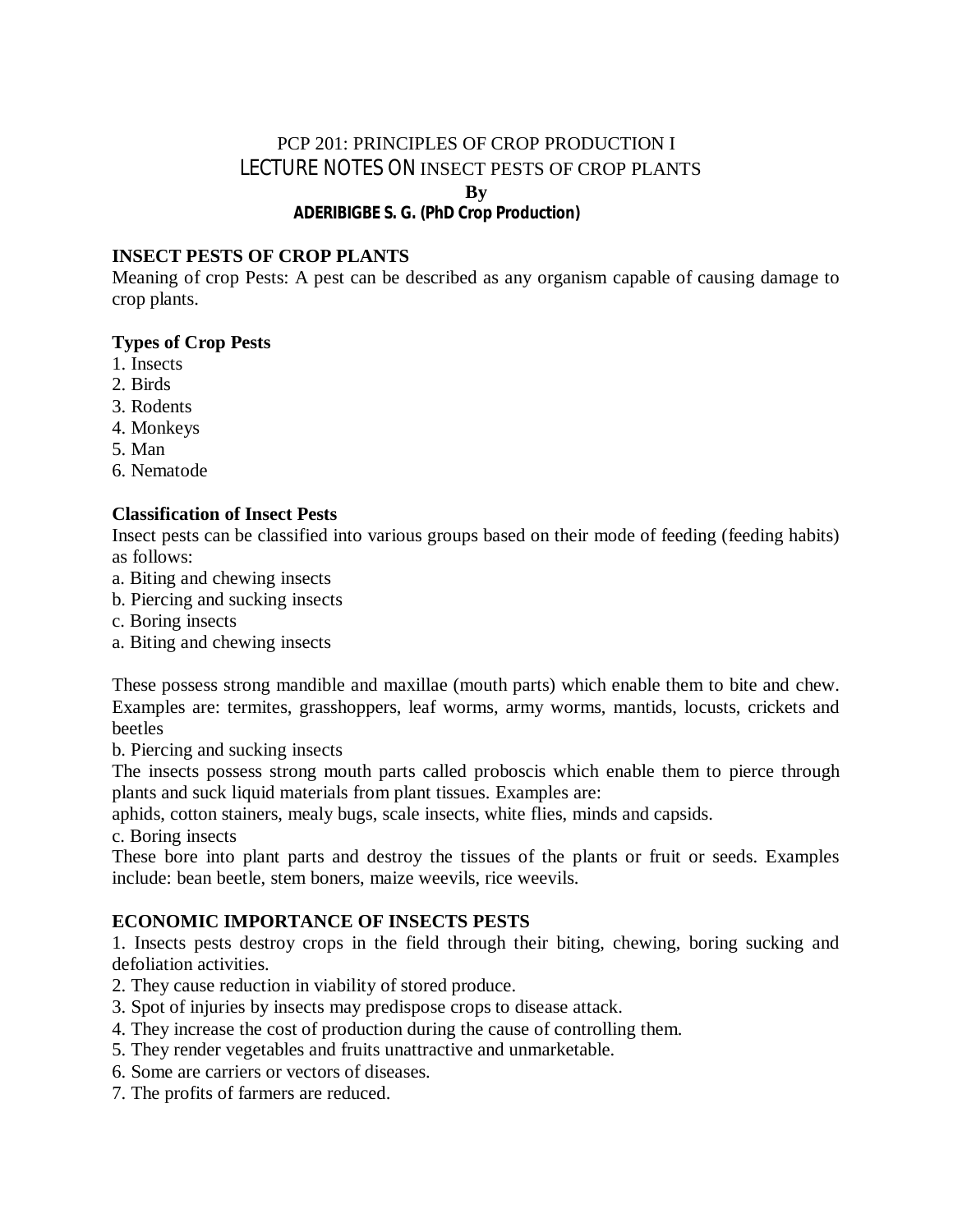- 8. They reduce the quantity of produce either in store or in the field
- 9. They generally reduce the yield of crops.
- 10. They can also cause total death of crop plants.

### **Prevention and control of Pests**

Pests of crops can be prevented or controlled through the following methods

- 1. Physical control
- 2. Cultural control
- 3. Biological control
- 4. Chemical control

### **1. Physical control**

This involves the physical removal of pests by Handpicking of insects and larva

- ii. Setting of traps to catch rodents
- iii. Shooting rodents with guns
- iv. Fencing round the farm with wire nets

### **2. Cultural control**

This involves the use of farm practices to prevent or control pests especially on the field. Examples of cultural control

Practice of crop rotation.

- ii. Use of pest resistant varieties of crops.
- iii. Appropriate tillage operation
- iv. Use of insect traps
- v. Hand-picking and destruction of insects
- vi. Burning crop residues
- vii. Timely planting of crops
- viii. Proper weeding or sanitation

ix. Timely harvesting

x. Close season practices especially in cotton

#### **3. Biological control**

This involves the introduction of the natural enemies of pest to control or keep the pests population under control. Such enemies eat up or feed on these pests e.g Epidinocarsis lopezi

#### **4. Chemical control**

This involves the use of chemicals called pesticides to control pests of crop plants. Examples of chemicals used to control pests:

Pesticides- chemicals to control pests

- ii. Insecticides- chemicals to control insects
- iii. Rodenticicles- chemicals to rodents
- iv. Avicides- chemicals to control birds
- v. Nematicides- chemicals to control nematodes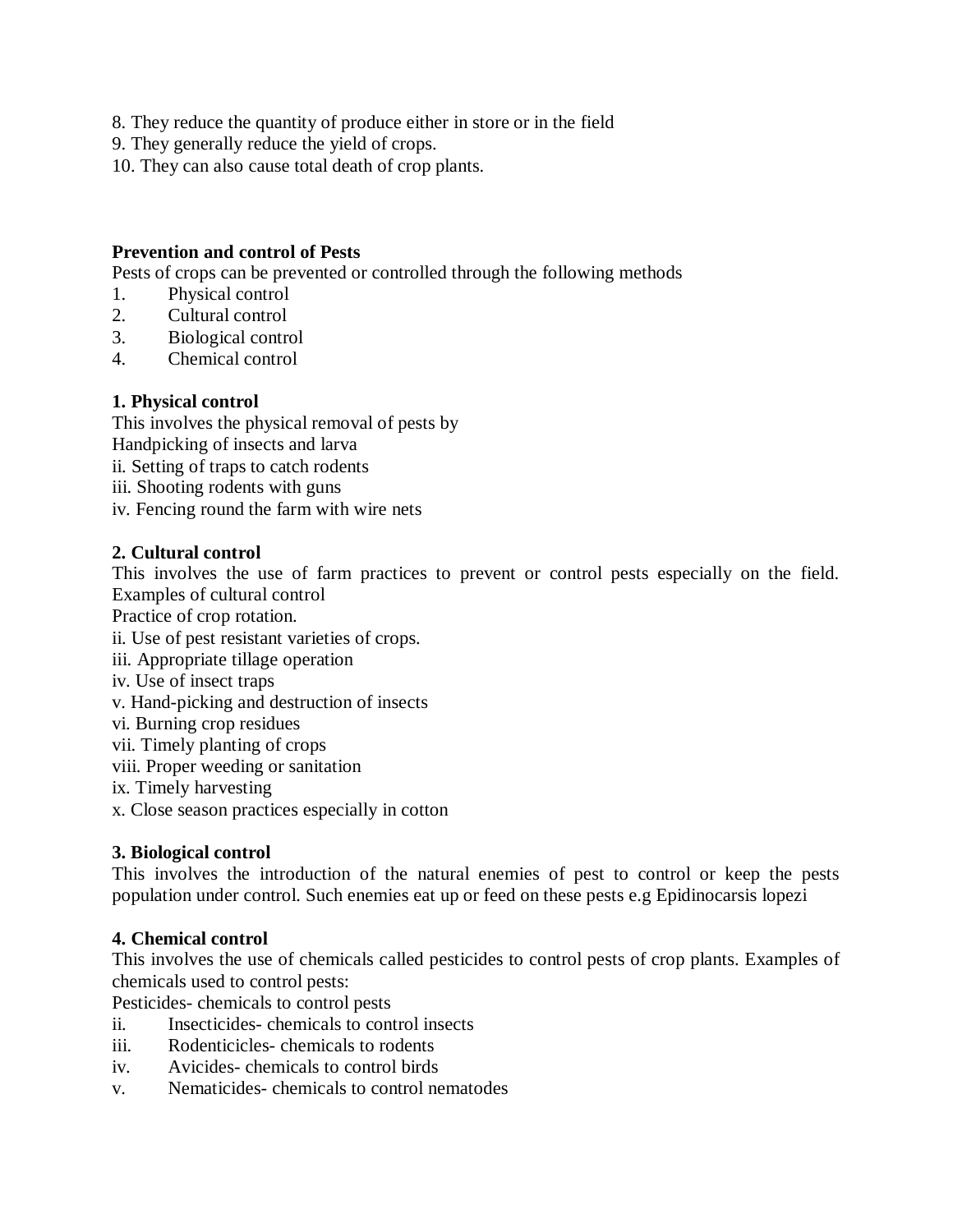### **5. Integrated control**

This involves use of two or more of the above methods. This type pest control is more economical and more effective.

#### **Side effects of chemical method of control**

i. Some beneficial insects and soil organisms may be destroyed

ii. The chemical used may be toxic to man and domestic animals

iii. It may leave undesirable residue in the environment.

iv. Pests and diseases may develop resistance to chemicals.

v. Some are washed out of soil to rivers and streams where they can endanger aquatic life and cause pollution.

vi. Empty containers may be a source of poisoning when used as containers for consumables.

### **Side effects of biological method of pest control**

The new organism introduced may start attacking crops which were originally free from attack.

ii, The predators expected to control others may rather feed on beneficial insects

iii. The activities of the new organism introduced may cause serious imbalance in the ecosystem **Side effects of cultural method**

The use of fire to kill harmful pests may also result in destruction of other beneficial organisms. ii. Resistant varieties may become adapted to the environment so that the resistance is short-lived where is used.

iii. If care is not taken fire may spread to other unintended places and farms.

iv. The use of fire may cause the destruction and loss of organic matter from the soil.

v. It may lead to destruction of soil structure and cause soil erosion.

# **COMMON STORAGE PESTS AND THEIR CONTROL**

Different pests have been identified with farm produce some of which are found to be of economic importance even after such crops have been harvested and stored. This applied to both fruits and grains.

# **Examples of some common storage pests of grains**

- Maize weevils *Sitophilus zea mays*
- Rice weevils *Sitophilus oryzae*
- Bean beetles *Calosobruchus maculates*

Some common methods of controlling pests of stored produce

#### **Fruits crops:**

The use of low temperatures by storing in refrigerators or cold room has proved effective. Drying is also helpful to preserve some fruits from pest damage: tomato, pepper, okra etc.

#### For grains

Storage under dry condition with the grains dried to about 14% moisture content Storage under cool conditions in cold room has helped to maintain seed viability or storability Storage in air in tight conditions at moisture content of about 14% in drums or even Jerry cans have been used over time.